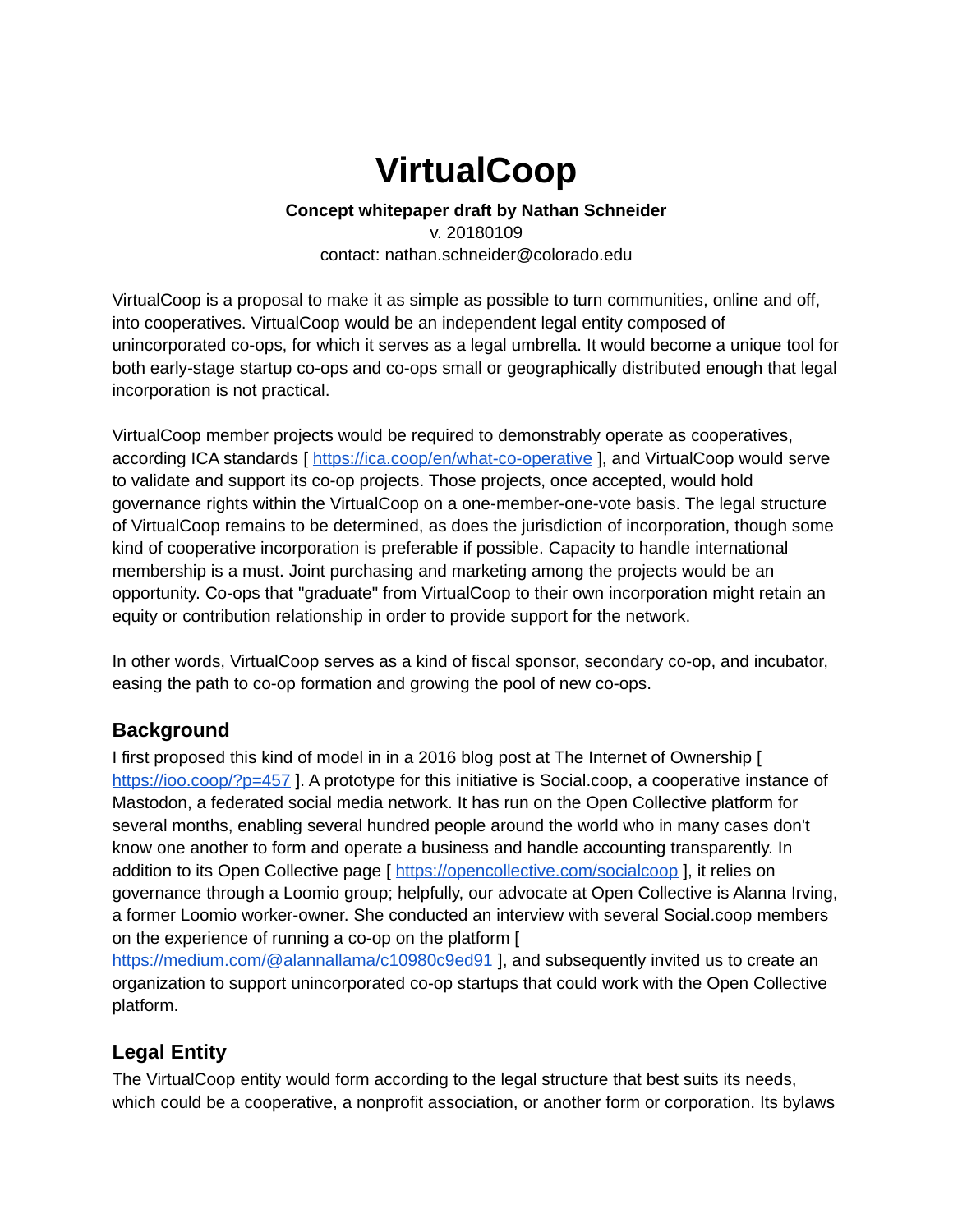and governance, however, should be highly cooperative in nature. Challenges that the legal entity must address include:

- Determining an appropriate jurisdiction based on incorporation statutes and legal exposure
- Collective governance among member projects and mission-anchoring backers
- Limited risk exposure for member projects, individual participants, and the entity itself

Startups would be provided with bylaw templates that they could adapt to their needs, while retaining some core features that align them with the broader VirtualCoop community.

While using Social.coop's entity, projects would pay fees based on their revenue. There might also be an expectation that member projects, should they grow into the position of forming their own legal entity, might continue to participate in the VirtualCoop ecosystem, such as by retaining governance rights and granting Social.coop an appropriate ownership stake. That way, the Social.coop entity can serve as a federation of new co-ops whose success supports one another.

#### **Online tools**

VirtualCoop can get a rapid start by helping startups make use of existing software tools to ease their early development. Like Social.coop, for instance, they could use Loomio for governance and Open Collective for accounting and membership management. For Open Collective, VirtualCoop would serve as a "host" among other existing legal host entities, providing the legal vehicle through which "collectives" can be formed within it. Open Collective, in turn, would serve as a transparent tool enabling VirtualCoop co-ops to collect fees, process pay expenses, and keep track of members. Open Collective would also be a mechanism for discovery, serving as a platform where groups that might not otherwise consider a co-op model to discover one through VirtualCoop. (According to Open Collective staff members, more than 24 teams have already opted to form as co-ops on their platform.)

VirtualCoop would have full autonomy to set criteria for membership and oversee members' finances. Those projects that use Open Collective would pay a 5% fee to use the hosted SaaS (we could also eventually host the open-source software independently for free), in addition to transaction fees, plus a fee levied by the VirtualCoop to cover its expenses (other hosts' fees run between 0% and 5%). Our aim would be to keep these fees as low as possible for members.

VirtualCoop would also be sufficiently independent that its members would not be locked into any platform. Open Collective is only one option for managing payments; for instance, the nonprofit platform Liberapay is also developing tools that would suit co-op startups.

#### **Development**

By relying on existing software platforms, VirtualCoop can get started in a lean fashion. It requires, first of all, the costs of legal design and incorporation, and then some early operating